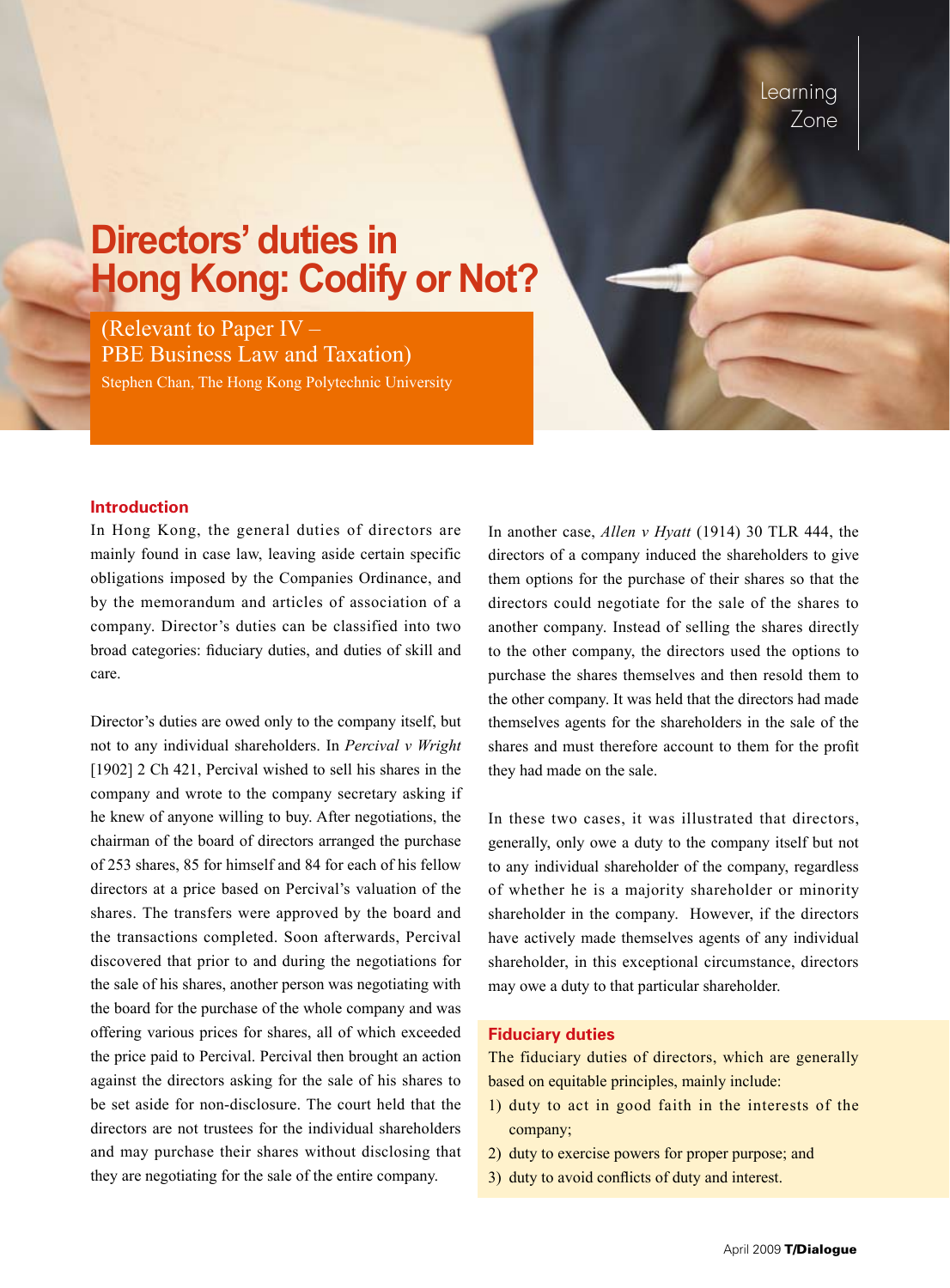# Learning

# Zone

## 1) Duty to act in good faith in the interests of the company

In *Re W & M Roith Ltd* [1967] 1 All ER 427, the controlling director of a company had given many years service without having a service contract. He was then given a service agreement providing for payment of a pension to his widow if he died while still a director. He was already in poor health at this time and he died two months later. The pension was paid for several years and then the company went into liquidation. The director's executors put in a claim in the liquidation for the capitalized value of the pension. The liquidator rejected the claim. It was held that the claim could not be supported. The pension was not for the benefit of the company, nor incidental to the carrying on of the company's business.

#### 2) Duty to exercise powers for proper purpose

In *Howard Smith Ltd v Ampol Petroleum Ltd* [1974] AC 821, Ampol Petroleum and Bulkships Ltd together owned 55% of the issued share capital of R W Miller (Holdings) Ltd. Ampol and Howard Smith Ltd were making competing takeover bids for Miller. The directors of Miller favoured Howard Smith's bid, which was higher, but there was no prospect of this bid succeeding because Ampol and Bulkships would not have accepted Howard Smith's offer. The evidence showed that Miller was in need of further capital. The directors of Miller resolved to allot new shares to Howard Smith for two purposes; first, to raise the capital needed, and secondly to reduce the holdings of Ampol and Bulkships to enable Howard Smith's bid to succeed. Ampol challenged the validity of the allotment. It was held that the allotment was not valid. Its dominant purpose was to alter the balance of power, and this was not the purpose for which the director's power to allot shares had been given.

### 3) Duty to avoid conflicts of duty and interest

In *Regal (Hastings) Ltd v Gulliver* [1942] 1 All ER 378, Regal owned one cinema and wanted to buy two others and sell all three together. Regal formed a subsidiary company to buy the two cinemas, but was unable to supply all the necessary capital. All but one of the directors of Regal subscribed for shares in the subsidiary to allow the necessary capital to be raised. The cinemas were then acquired and the shares in Regal and the subsidiary sold at a profit. It was held that the directors who had subscribed for shares in the subsidiary had to account to Regal for the profit they had made, because it was only through the knowledge and opportunity they had gained as directors of Regal that they were able to obtain the shares.

## **Duties of skill and care**

Duties of skill and care differ from more set fiduciary duties as they require directors to exercise reasonable care and skill in the performance of their functions and the exercise of their powers. These duties are derived from the common law principles of negligence.

These existing duties are typically portrayed as relatively lenient, especially when matched against the more onerous and rigorously enforced matrix of fiduciary duties owed by company directors. A traditional laxity of application and a benevolent, sometimes almost indulgent judicial attitude has done nothing to contradict this image.

In *Re City Equitable Fire Insurance Co Ltd* [1925] Ch 407, the chairman of the company committed fraud by purporting to buy Treasury Bonds just before the end of the accounting period and selling them just after the audit. By this method a debt due to the company from a firm in which the chairman had an interest was reduced on the balance sheet by increasing the assets. The liquidator of the company attempted to make the other directors liable for failing to discover the fraud. (They had left the management of the company entirely in the hands of the chairman). The liquidator failed.

In this case, Romer J formulated three propositions by which to measure a company director's skill and care; in so doing, he established the superstructure of the modern law in this sphere: